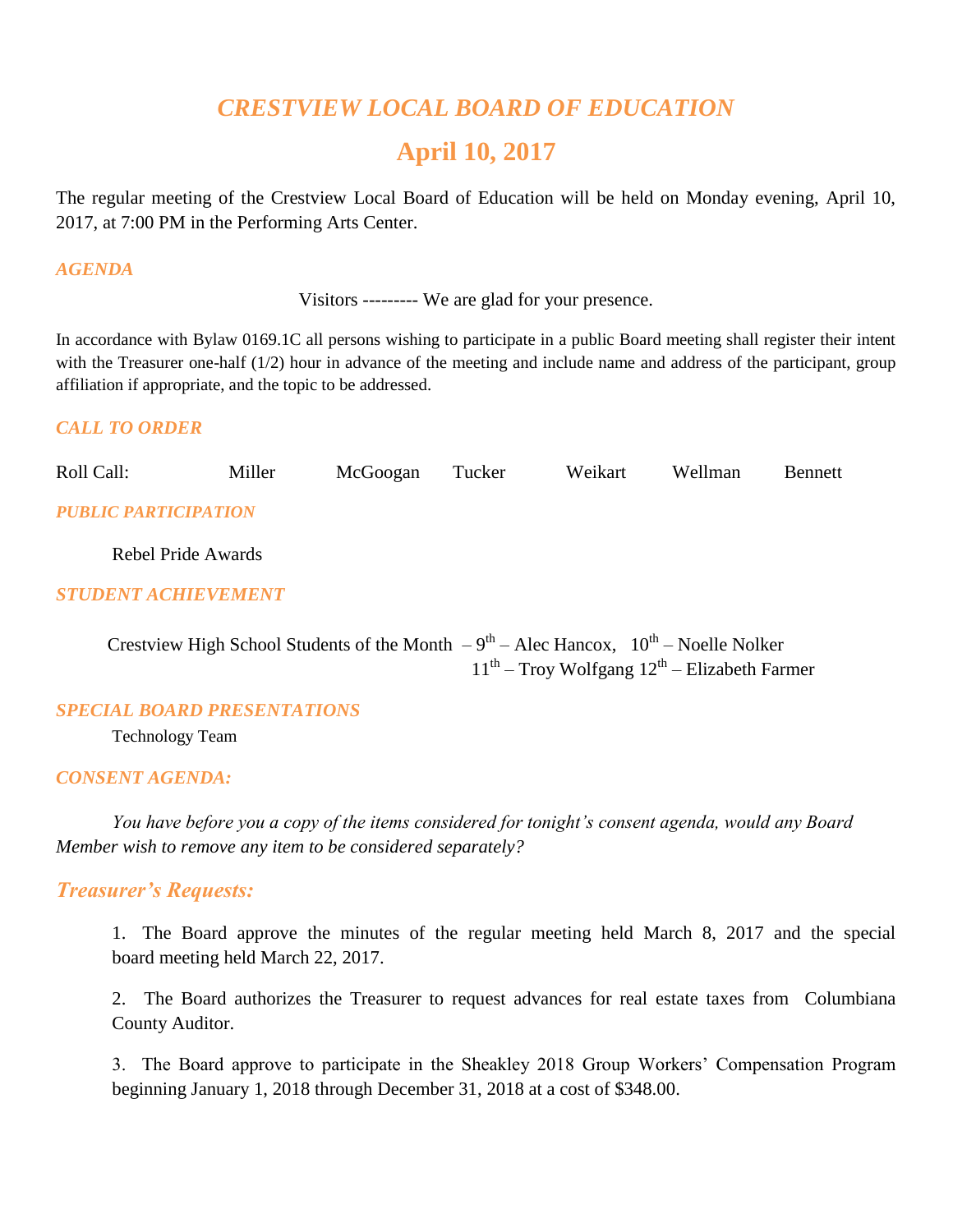# *Superintendent's Requests:*.

- 1. The Board approve Summer Enrichment and Intervention to be held at Crestview Middle School for a two (2) week period July 31, 2017 to August 11, 2017.
- 2. The Board approve Elementary School Summer Enrichment and Intervention to be held at Crestview Elementary School for a two (2) week period June 5-16, 2017.
- 3. The Board authorize Mr. Bable and Mr. Amerson to proceed with the plans to take an educational field trip to Chicago, October 21 - 23, 2017 for the band and chorale students. All cost will be the responsibility of the students and Music Boosters.
- 4. The Board approve the following non-teaching personnel be placed on the approved substitute list for the 2016-17 school year, substitute basis only, according to wage rate for the assignment designated; all required reports are on file:

Bus Drivers - Richard Stelts

5. The Board approve the following as a non-paid volunteer for the 2016-17 school year; all required reports are on file.

Jacob Mellinger – Volunteer Varsity Boys/Girls Track Coach

6. The Board grant supplemental contracts to the following certificated personnel for the 2017-18 school year as per salary schedule for the assignment designated; all required reports are on file:

> Katherine Bennett - CHS Librarian/Multi-Media Katherine Bennett – CHS Computer Club Stephanie Chizmar – CHS Musical Assistant Stephanie Chizmar – CHS Accompanist Ann Hall – CHS Newpaper Ann Hall – CHS Spanish Club Kara Headland – CHS Spirit Club Jill Colaneri – CHS Freshman Class Advisor Sheena Montgomery – CHS Sophomore Class Advisor Dominic Perry - CHS Varsity Assistant Football Coach Matthew Evans – CHS Varsity Assistant Football Coach Seth Antram - CHS Freshman Football Coach Matthew Evans – CHS Boys/Girls Assistant Varsity Track Coach-Weights Katherine Bennett - CHS Freshman Volleyball Coach Sarah Ress – CMS Art Club Sarah Ress – CMS Yearbook Jill Hall – CMS Librarian/Multi-Media Marcia Bable – CMS Drama Club Stephanie Stewart – CMS Student Council Advisor Tobin Bacon – CMS Fall Sports Combined  $5<sup>th</sup>/6<sup>th</sup>$ Tobin Bacon – CMS Winter Sports Combined  $5<sup>th</sup>/6<sup>th</sup>$ Tobin Bacon – CMS Spring Sports Combined  $5<sup>th</sup>/6<sup>th</sup>$  Doris Buzzard – CMS Intervention Summer School Teacher (2017) Monica McDonough – CMS Intervention Summer School Teach (2017) Doris Buzzard - CMS Detention Monitor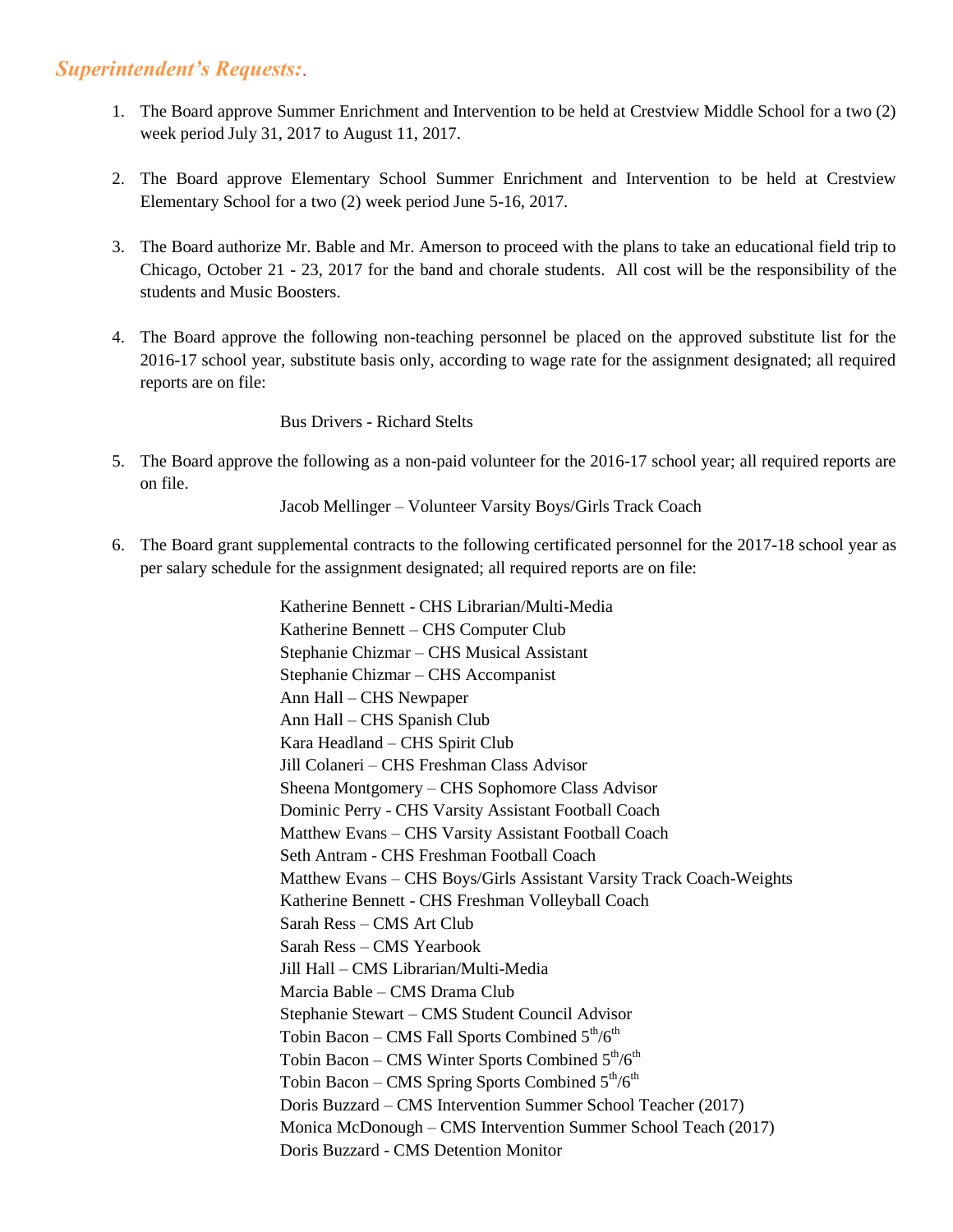Tobin Bacon - CMS Head Football Coach Greg Woolman - CMS Assistant Football Coach Dominic Perry - CMS Weight Lifting Coach Lisa Hughes – CES Librarian/Multi-Media Stephanie Chizmar – CES Music Benjamin Corll – CES Intervention Summer School Teacher (2017) Lori Yuhaniak – CES Intervention Summer School Teacher (2017) Kathleen Storm – CES Intervention Summer School Teacher (2017) Rachel Sebastiani - CES Intervention Summer School Teacher (2017) Richard Gates – District Title 1 Coordinator Janet Leipheimer - Wellness Coordinator Darren Miller – District On-line Learning Coordinator

7. The Board grant supplemental contracts to the following certificated personnel for the 2017-18 and 2018-19 school years as per salary schedule for the assignment designated; all required reports are on file:

> Paul Cusick - CHS Boys Varsity Head Football Coach Dominic Perry - CHS Varsity Power Lifting Coach Greg Woolman - CHS Boys Varsity Track Coach Wayne Biser - CHS Varsity Head Golf Coach Richard Gates - CHS Girls Varsity Head Basketball Coach Alisha Auer - CHS Varsity Head Volleyball Coach

8. The Board grant pupil activity contracts to the following nonteaching personnel for the 2017-18 school year as per salary schedule for the assignments designated pursuant to O.R.C. 3313.53; all required reports are on file:

> D. Lowell Bacon - CHS Varsity Assistant Football Coach Amie Cope - CHS Varsity/JV Winter Sports Cheer Advisor Amie Cope - CHS Varsity/JV Fall Sports Cheer Advisor Rebecca Patrone - CMS 7th/8th Falls Sports Cheer Advisor Rebecca Patrone - CMS 7th/8th Winter Sports Cheer Advisor

# **END of CONSENT AGENDA**

Recommend the Board approve the consent agenda as presented:

Moved by  $\_\_\_\_\$ second by  $\_\_\_\_\$ to approve consent agenda. Vote yes:  $\_\_\_\_\_\_\_\_\_\_\_\_\_$ Vote no: \_\_\_\_\_, \_\_\_\_, \_\_\_\_, \_\_\_\_, \_\_\_\_. Absent: \_\_\_\_\_, \_\_\_\_\_. Motion carried \_\_\_\_\_. Failed \_\_\_\_\_.

#### *Treasurer's Requests/Recommendations not included in Consent Agenda:*

1. Recommend: The Board approve financial reports and investments as prepared and presented.

Moved by \_\_\_\_, second by \_\_\_\_\_. Vote yes: \_\_\_\_\_, \_\_\_\_\_, \_\_\_\_, \_\_\_\_, \_\_\_\_. Vote no: \_\_\_\_, \_\_\_\_, \_\_\_\_, \_\_\_\_\_\_, \_\_\_\_\_\_. Absent: \_\_\_\_\_\_, \_\_\_\_\_\_. Motion carried \_\_\_\_\_. Failed \_\_\_\_\_.

2. Recommend: The Board approve the agreement for voice services for FY 2018 with ACCESS as per attached.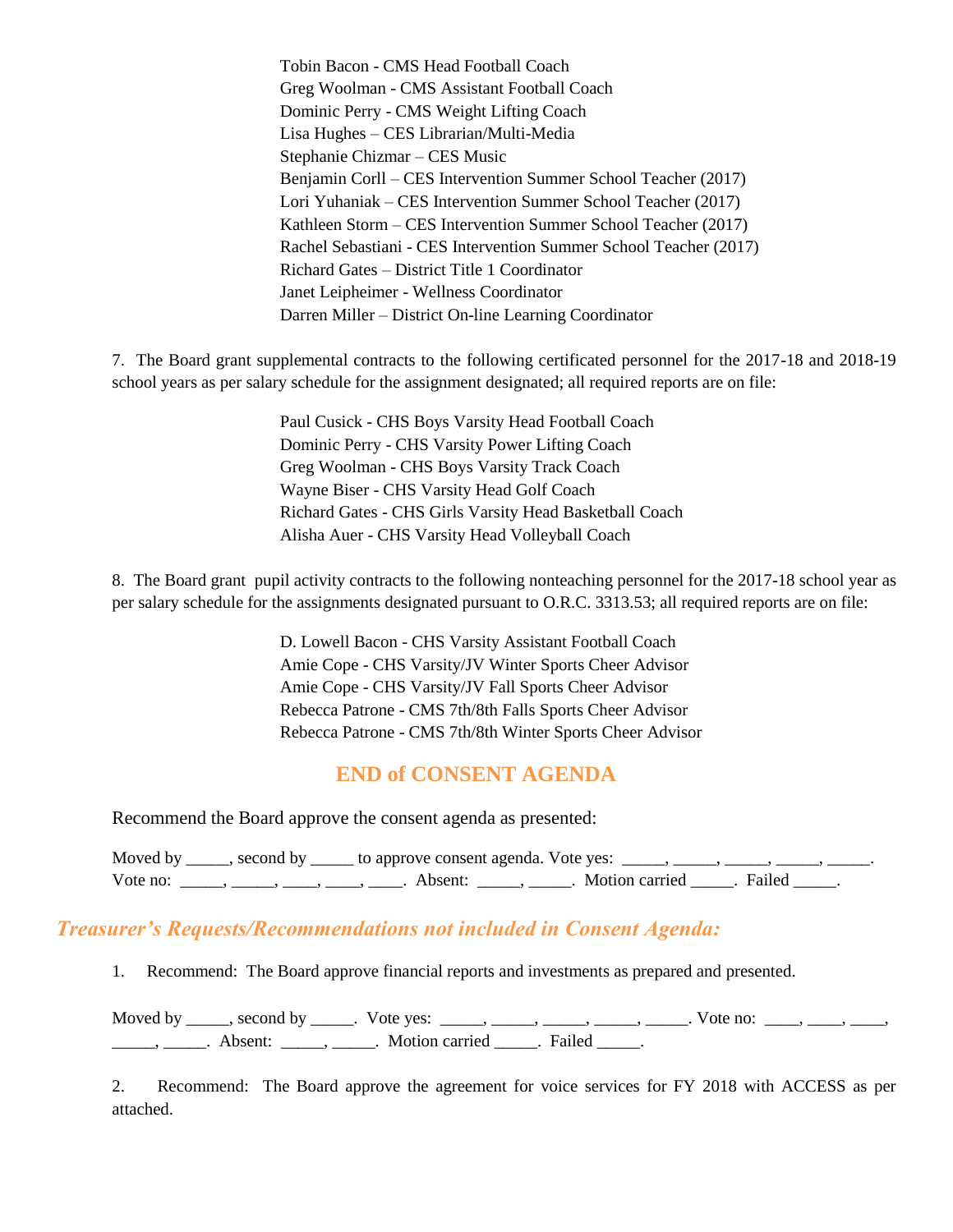Moved by \_\_\_\_\_, second by \_\_\_\_\_. Vote yes: \_\_\_\_\_, \_\_\_\_\_, \_\_\_\_\_, \_\_\_\_\_, \_\_\_\_\_, Vote no: \_\_\_\_, \_\_\_\_, \_\_\_\_, \_\_\_\_\_\_, \_\_\_\_\_\_. Absent: \_\_\_\_\_\_, \_\_\_\_\_. Motion carried \_\_\_\_\_. Failed \_\_\_\_\_.

3. Recommend: The Board approve agreement for Internet Access and Application services for FY 2018 with ACCESS as per attached.

Moved by \_\_\_\_, second by \_\_\_\_\_. Vote yes: \_\_\_\_\_, \_\_\_\_\_, \_\_\_\_\_, \_\_\_\_\_, \_\_\_\_. Vote no: \_\_\_\_, \_\_\_\_, \_\_\_\_, \_\_\_\_\_\_\_, \_\_\_\_\_\_. Absent: \_\_\_\_\_\_, \_\_\_\_\_. Motion carried \_\_\_\_\_. Failed \_\_\_\_\_.

#### 4. Recommend: The Board accept donations from:

a. PTO  $\$$  506.00 to CES PSS for Bully shirts b. Auditors Office of Columbiana County  $$ 250.00$  to CHS Softball for banners c. Gallagher Clark & Company  $$ 125.00$  to CHS Softball for banners d. Elizabeth Jean Cusick \$ 125.00 to CHS Softball for banners e. Randall D. Hart  $$ 250.00$  to CHS Softball for banners f. Acorn Acres \$ 200.00 to CHS Baseball for banners g. Feo Farm Kennels  $\qquad \qquad \bullet$  100.00 to CHS Baseball for banners h. Baker Golden Dairy \$ 200.00 to CHS Baseball for banners i. Municipal Signs  $\qquad$   $\qquad$   $\qquad$   $\qquad$  50.00 to CHS Baseball for banners j. Randall D. Hart  $$ 200.00$  to CHS Baseball for banners k. Lindsay's  $\qquad$   $\qquad$   $\qquad$   $\qquad$   $\qquad$   $\qquad$   $\qquad$   $\qquad$   $\qquad$   $\qquad$   $\qquad$   $\qquad$   $\qquad$   $\qquad$   $\qquad$   $\qquad$   $\qquad$   $\qquad$   $\qquad$   $\qquad$   $\qquad$   $\qquad$   $\qquad$   $\qquad$   $\qquad$   $\qquad$   $\qquad$   $\qquad$   $\qquad$   $\qquad$   $\qquad$   $\qquad$   $\qquad$   $\qquad$   $\qquad$ 1. Fire Force  $\qquad \qquad$  \$ 200.00 to CHS Baseball for banners m. Horst Sub & Deli  $$ 200.00$  to CHS Baseball for banners n. Columbiana Foods  $$ 250.00$  to CHS Softball for banners o. Crump's Auto  $\$$  250.00 to CHS Softball for banners p. JB Food  $\qquad$   $\qquad$   $\qquad$   $\qquad$   $\qquad$   $\qquad$   $\qquad$   $\qquad$   $\qquad$   $\qquad$   $\qquad$   $\qquad$   $\qquad$   $\qquad$   $\qquad$   $\qquad$   $\qquad$   $\qquad$   $\qquad$   $\qquad$   $\qquad$   $\qquad$   $\qquad$   $\qquad$   $\qquad$   $\qquad$   $\qquad$   $\qquad$   $\qquad$   $\qquad$   $\qquad$   $\qquad$   $\qquad$   $\qquad$   $\qquad$  q. Ohio State Eagles \$ 250.00 to CHS Softball for banners r.  $D \& V$  Trucking  $\qquad$   $\qquad$   $\qquad$   $\qquad$   $\qquad$   $\qquad$   $\qquad$   $\qquad$   $\qquad$   $\qquad$   $\qquad$   $\qquad$   $\qquad$   $\qquad$   $\qquad$   $\qquad$   $\qquad$   $\qquad$   $\qquad$   $\qquad$   $\qquad$   $\qquad$   $\qquad$   $\qquad$   $\qquad$   $\qquad$   $\qquad$   $\qquad$   $\qquad$   $\qquad$   $\qquad$   $\qquad$   $\qquad$   $\qquad$ s. Horst Sub & Deli  $$ 250.00$  to CHS Softball for banners t. R-Way Auto  $$ 250.00$  to CHS Softball for banners u. Tiger Pack  $\qquad$   $\qquad$   $\qquad$   $\qquad$   $\qquad$   $\qquad$   $\qquad$   $\qquad$   $\qquad$   $\qquad$   $\qquad$   $\qquad$   $\qquad$   $\qquad$   $\qquad$   $\qquad$   $\qquad$   $\qquad$   $\qquad$   $\qquad$   $\qquad$   $\qquad$   $\qquad$   $\qquad$   $\qquad$   $\qquad$   $\qquad$   $\qquad$   $\qquad$   $\qquad$   $\qquad$   $\qquad$   $\qquad$   $\qquad$   $\qquad$ 

Moved by \_\_\_\_, second by \_\_\_\_\_. Vote yes: \_\_\_\_\_, \_\_\_\_\_, \_\_\_\_\_, \_\_\_\_\_, \_\_\_\_\_. Vote no: \_\_\_\_, \_\_\_\_, \_\_\_\_,  $\frac{1}{\sqrt{1-\frac{1}{2}}}\frac{1}{\sqrt{1-\frac{1}{2}}}\frac{1}{\sqrt{1-\frac{1}{2}}}\frac{1}{\sqrt{1-\frac{1}{2}}}\frac{1}{\sqrt{1-\frac{1}{2}}}\frac{1}{\sqrt{1-\frac{1}{2}}}\frac{1}{\sqrt{1-\frac{1}{2}}}\frac{1}{\sqrt{1-\frac{1}{2}}}\frac{1}{\sqrt{1-\frac{1}{2}}}\frac{1}{\sqrt{1-\frac{1}{2}}}\frac{1}{\sqrt{1-\frac{1}{2}}}\frac{1}{\sqrt{1-\frac{1}{2}}}\frac{1}{\sqrt{1-\frac{1}{2}}}\frac{1}{\sqrt{1-\frac{$ 

#### *Board Reports:*

|    | Career Center Report                      | Mr. Tucker     |
|----|-------------------------------------------|----------------|
|    | <b>Student Achievement Liaison Report</b> | Mr. McGoogan   |
| 3. | Legislative Report                        | Mr. Weikart    |
|    | <b>Student Board Member Report</b>        | Dawson Bennett |
|    |                                           |                |

#### *Board Committee Reports:*

| 1.11 | Buildings & Grounds | Mr. McGoogan |
|------|---------------------|--------------|
| 2.   | Athletic Council    | Mr. Tucker   |
| 3.   | Personnel           | Mr. Tucker   |
| 4.   | Finance Audit       | Mr. Tucker   |
| 5.   | Policy              | Mr. McGoogan |
|      |                     |              |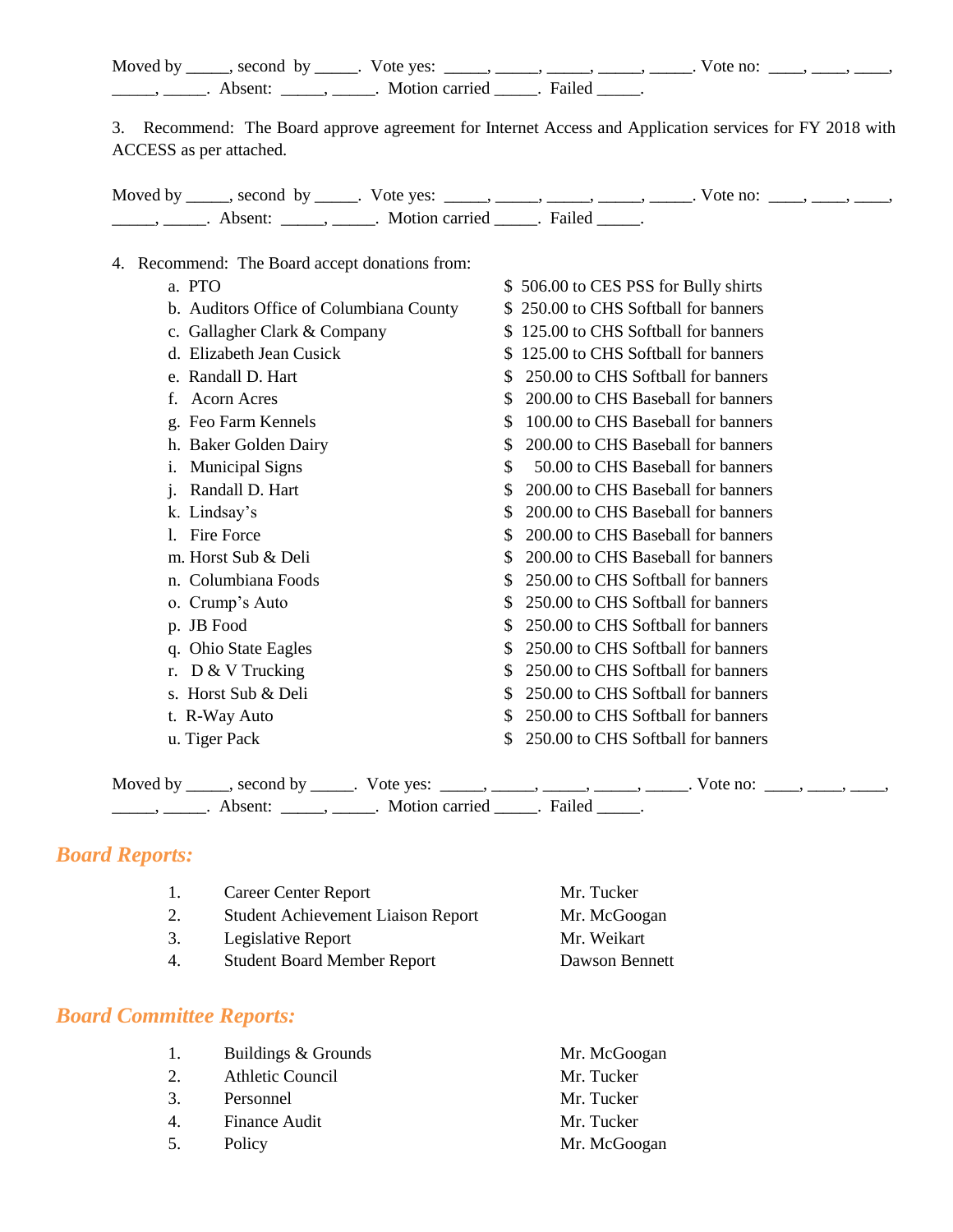| Communications | Mr. Weikart |
|----------------|-------------|
| Insurance      | Mr. Weikart |

# *Administrative Reports:*

| Middle School<br>2.                        | Mrs. Lemaster         |
|--------------------------------------------|-----------------------|
| 3.<br>High School                          | Mrs. Dickson          |
| <b>Special Education</b><br>Mr. Hill<br>4. |                       |
| Athletic<br>5.                             | Mr. Cusick/Mrs. Nappi |
| Lunchroom<br>6.                            | Miss Wilmes           |
| 7.<br>Technology<br>Mr. Miller             |                       |
| Transportation<br>8.                       | Mr. Burbick           |
| Maintenance<br>9.                          | Mr. Radman            |

### *Superintendent's Report:* Mr. Manley

#### **Superintendent's Requests/Recommendations not included in Consent Agenda:**

1. Recommend: The Board adopt the following resolution regarding the retirement resignation of Ronald Stratton , Custodian, effective June 30, 2017:

*Whereas,* the Board of Education has received notice of the intended retirement of Ronald Stratton, Custodian, effective June 30, 2017;

*Whereas*, in his notice of retirement, Ronald Stratton expressed an interest in returning to the District in the same position, Custodian, that he currently holds;

*Now, Therefore, Be It Resolved,* that the Board accepts the retirement resignation of Ronald Stratton, effective June 30, 2017; and

*Be It Further Resolved,* that the Board directs the Treasurer, in accordance with Ohio Revised Code Section 3307.353 to issue a Public Notice stating that Ronald Stratton, currently employed in the District as Custodian will be retired and is seeking employment with the District in such position following retirement, and as such the Board, in accordance with Ohio Law, will hold a public meeting on the issue of Ronald Stratton being employed in the District at 7:00 p.m. on August 9, 2017, in the Performing Arts Center at 44100 Crestview Road, Columbiana, Ohio 44408. Said Public Notice should appear at least once in the "Legal Notices" section of a newspaper of general circulation in the District and be included in any general notice of the Board Meeting at which the hearing is going to be held.

|         | Moved by _____, second by _____. Vote yes: _____, _____, _____, _____, | Vote no: |  |
|---------|------------------------------------------------------------------------|----------|--|
| Absent: | . Motion carried . Failed                                              |          |  |

2. The Board award the following licensed personnel a supplemental contract for math training for up to 30 hours (24 hours during summer 2017 and 6 hours during 2017-18 school year) at \$17.00 per hour. The training will focus on our new math program and and the curriculum mapping of standards with the materials.

CES - Lisa Campbell, Rachael Sebastiani, Ashley Bartholomew, Colby Adams, Tiffany Sell, Jayla Leetch, Katie Ervin, Kathleen Storm, Hilary McLoud, Michele Shaffer, Barbara Lipp, Sara Householder, Shawn Louk, Steven Weber, Kristen Miller, Denise Crawford, Kimberly Gilbert, Dominic Perry, and Richard Gates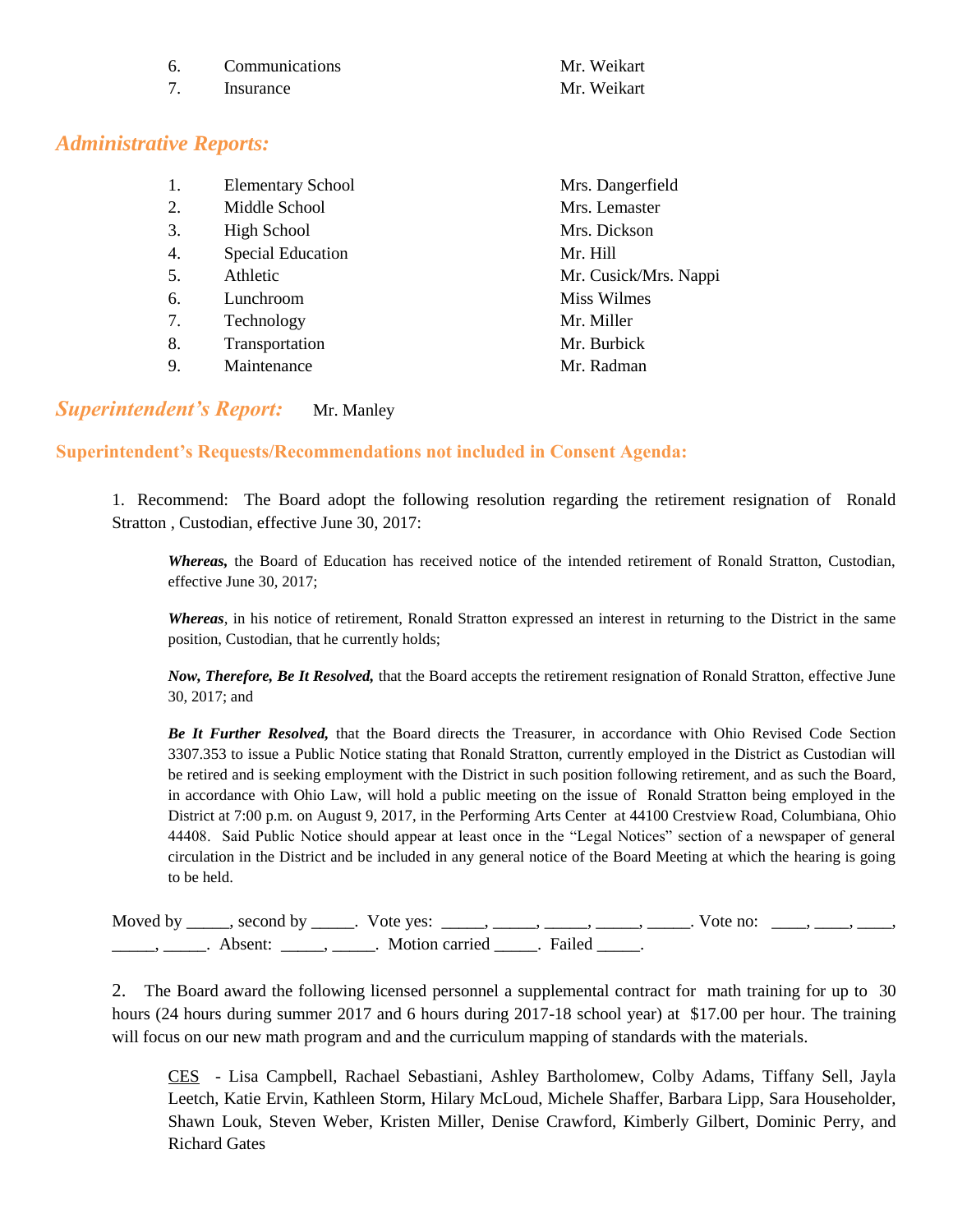CMS - Stephanie Stewart, Gregory Woolman, Tobin Bacon, Herman Miller, Scott Mealy, David Rose, Wayne Biser, and Matthew Evans

CHS - Sarah Finch, Phylicia Joy, Ronald McCloskey, Jill Colaneri, and Kara Headland

Moved by \_\_\_\_\_, second by \_\_\_\_\_. Vote yes: \_\_\_\_\_, \_\_\_\_\_, \_\_\_\_\_, \_\_\_\_\_, \_\_\_\_\_. Vote no: \_\_\_\_, \_\_\_\_\_\_, \_\_\_\_\_, \_\_\_\_\_, Absent: \_\_\_\_\_, \_\_\_\_\_. Motion carried \_\_\_\_\_. Failed \_\_\_\_.

3. Recommend: The Board approve the attached contract for services with the Columbiana County Educational Service Center for the 2017-2018 school year. It is understood that the total annual dollar amount for these services, less the Educational Service Center Credit, will be deducted from state foundation payments and paid to the County ESC on a semi-monthly basis throughout the fiscal year.

|                                                                                                                                                                                                                                                                                                                                                                                                                       | Psychologist                                  | Speech Language Pathologist                                                    | Gifted Supervision         |
|-----------------------------------------------------------------------------------------------------------------------------------------------------------------------------------------------------------------------------------------------------------------------------------------------------------------------------------------------------------------------------------------------------------------------|-----------------------------------------------|--------------------------------------------------------------------------------|----------------------------|
|                                                                                                                                                                                                                                                                                                                                                                                                                       | <b>Supervisory Deduct</b>                     | <b>Opportunity School</b>                                                      | <b>Alternative School</b>  |
|                                                                                                                                                                                                                                                                                                                                                                                                                       | Preschool                                     | Preschool Itinerant                                                            | Physical Therapy           |
|                                                                                                                                                                                                                                                                                                                                                                                                                       | Occupational Therapy                          | School Age                                                                     | Visual Itinerant           |
|                                                                                                                                                                                                                                                                                                                                                                                                                       | Transportation                                | Co-Teaching Elementary                                                         | <b>Gifted Education</b>    |
|                                                                                                                                                                                                                                                                                                                                                                                                                       | Para Educators                                | Technology                                                                     |                            |
|                                                                                                                                                                                                                                                                                                                                                                                                                       |                                               | Moved by _____, second by _____. Vote yes: _____, _____, _____, _____, ______. | Vote no: $\qquad \qquad$ , |
| $\frac{1}{1-\frac{1}{1-\frac{1}{1-\frac{1}{1-\frac{1}{1-\frac{1}{1-\frac{1}{1-\frac{1}{1-\frac{1}{1-\frac{1}{1-\frac{1}{1-\frac{1}{1-\frac{1}{1-\frac{1}{1-\frac{1}{1-\frac{1}{1-\frac{1}{1-\frac{1}{1-\frac{1}{1-\frac{1}{1-\frac{1}{1-\frac{1}{1-\frac{1}{1-\frac{1}{1-\frac{1}{1-\frac{1}{1-\frac{1}{1-\frac{1}{1-\frac{1}{1-\frac{1}{1-\frac{1}{1-\frac{1}{1-\frac{1}{1-\frac{1}{1-\frac{1}{1-\frac{1}{1-\frac{1$ | Absent: ______, ______. Motion carried ______ | . Failed                                                                       |                            |

4. Recommend: The Board review the following Board Policies/Bylaws which will be presented for approval at the May 16, 2017 board meeting:

| <b>Policy/Bylaw Number</b> | <b>Description</b>                                                    | New/Revised/Replacement/Delete |
|----------------------------|-----------------------------------------------------------------------|--------------------------------|
| 0157                       | Appointment to Joint Vocational School District Board                 | Revised                        |
| 2430                       | District-Sponsored Clubs and Activities                               | Revised                        |
| 2430.02                    | Participation of Community/STEM School Students in Extra-Curricular   |                                |
|                            | Activities                                                            | Revised                        |
| 2431                       | Interscholastic Athletics                                             | Revised                        |
| 2461                       | Recording of District Meetings involving Students and/or Parents      | Revised                        |
| 2623                       | <b>Student Assessment and Academic Intervention Services</b>          | Revised                        |
| 3120.08                    | Employment of Personnel for Co-Curricular/Extra-Curricular Activities | Revised                        |
| 5111                       | Eligibility of Resident/Nonresident Students                          | Revised                        |
| 5200                       | Attendance                                                            | Revised                        |
| 5460                       | <b>Graduation Requirements</b>                                        | Revised                        |
| 5610                       | Removal, Suspension, Expulsion, and Permanent Exclusion of Students   | Revised                        |
| 5630.01                    | Positive Behavior Intervention and Supports and Limited Use of        |                                |
|                            | <b>Restraint and Seclusion</b>                                        | Revised                        |
| 6233                       | Amenities for Participants at Meetings and/or Other Occasions         | Revised                        |
| 6320                       | Purchases                                                             | Revised                        |
| 6325                       | Procurement-Federal Grants/Funds                                      | Revised                        |
| 6423                       | Use of Credit Cards                                                   | Revised                        |
| 6680                       | Recognition                                                           | Revised                        |
| 6700                       | Fair Labor Standards Act (FLSA)                                       | Revised                        |
| 8210                       | School Calendar                                                       | Revised                        |
| 8310                       | <b>Public Records</b>                                                 | Revised                        |
| 8320                       | <b>Personnel Files</b>                                                | Revised                        |
| 8330                       | <b>Student Records</b>                                                | Revised                        |
| 8452                       | Automated External Defibrillators (AED)                               | Revised                        |
| 8500                       | <b>Food Services</b>                                                  | Revised                        |